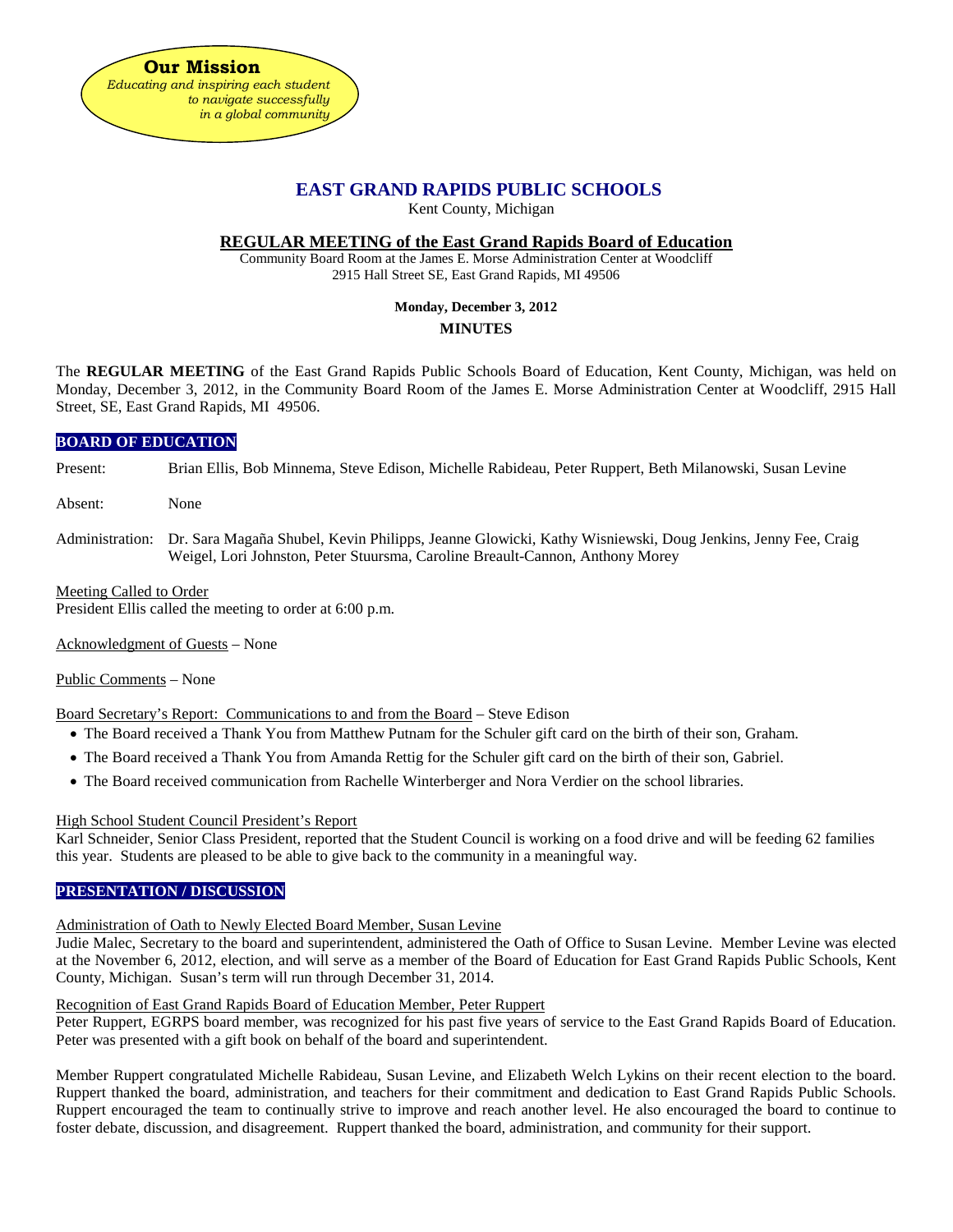#### High School Guidance Report (Enclosure #8)

Lori Johnston presented the 2012 High School Guidance Report, reporting on college applications and acceptance numbers, post secondary plans, ACT scores indicating college readiness, as well as a comparison of like districts, and ACT vs. SAT comparisons and explanations. Historical data was also presented. Johnston reported that an EGR junior student scored a perfect ACT score of 36 this year. Advanced placement testing and courses were detailed, the number of students who take the tests, as well as overall results. AP Honor roll was awarded to EGRHS again this year, which is a great recognition for our students and district. Historical National Merit Scholar data was presented.

A discussion was held among the Board.

#### Engage 1:1 Presentation (Enclosure #9)

Doug Jenkins, Director of Technology, and Jenny Fee, High School Principal, provided background information on the Engage 1:1 initiative, reviewing the pilot programs and professional development, learning commons, and technology support. The Engage implementation at the high school since the beginning of the 2012-2013 school year involved 95% voluntary/encouraged participation by our students. Presently, we have a group of nine teachers and technology staff who set goals to support technology integration and implementation. A video was presented of high school teachers sharing information on ways that the Engage 1:1 initiative has improved their teaching and students' learning capabilities. Fee reported on the impact on instruction and shared that when students are engaged with more depth and breadth of engagement, collaborate, and use critical thinking skills, all these things help students become better learners and achieve more. Access to these types of instructional strategies allows students to learn more, and teachers can see formative assessments instantly. Tiered lessons are available to direct the students to resources that work best for them. Teachers are at different places and pushing themselves to the next level and this has instructionally been very positive. Teachers have developed classroom management strategies in ways that work well with technology and sharing these ideas with each other. Feedback from the Engage website has typically involved clarifying questions about the devices, textbook access, software options, etc. Network/Internet Access involves continuous monitoring and fine-tuning of the wireless network. All challenges have been addressed and continue to be adjusted and monitored. We will continue to gather feedback and provide student, staff, and parent surveys later in the spring regarding the initiative. We will continue to monitor the student participation rate as well as monitor our network bandwidth.

The future plans were presented with the rollout of the Engage 1:1 initiative at the middle school scheduled for the fall of 2013. Middle school staff will begin intensive professional development on December 7. The district technology plan was presented.

A discussion was held among the Board.

## **ACTION ITEMS - CONSENT AGENDA**

Background: In order to save time during the meeting, we are using a Consent Agenda. Items in the Consent Agenda include those that are routine or have been previously discussed by the Board of Education. Any Board Member may request to have any item removed for a separate discussion and vote.

Recommendation: Motion to approve the item in the Consent Agenda, Numbers 10-13.

Approval of Minutes of REGULAR Meeting of 10/22/2012 (Enclosure #10)

Approval of Minutes of SPECIAL Meeting of 11/7/2012 (Enclosure #11)

Approval of Payment of Bills for October and November 2012 (Enclosure #12)

Approval of Overnight Student Activities (Enclosure #13)

In accordance with Board of Education Policy #7490, the district has various trips and overnight athletic and student activities as outlined in Enclosure #13 for approval by the Board.

Member Edison moved to approve Consent Agenda Items 10-13. Member Milanowski seconded the motion. Motion passed 7-0.

## **OTHER ACTION ITEMS**

Approval of 2012-2013 Amended Budget (Enclosure #14)

Background: Each fall, the Board Finance Committee recommends a Budget Amendment to the Board of Education. The Finance Committee has reviewed the proposed amendment.

Recommendation: Motion to approve the amendment for the 2012-2013 budget as listed in Enclosure #14.

Kevin Philipps presented details of the 2012-2013 Amended Budget including the Proposed 2012-2013 General Fund amendment, Sinking Fund, and Debt Retirement Fund. The original budget was reviewed. A summary of revenue changes, as well as a summary of expense changes were outlined. Philipps described future years' budget forecasts and how the legislative issues affect the outlook.